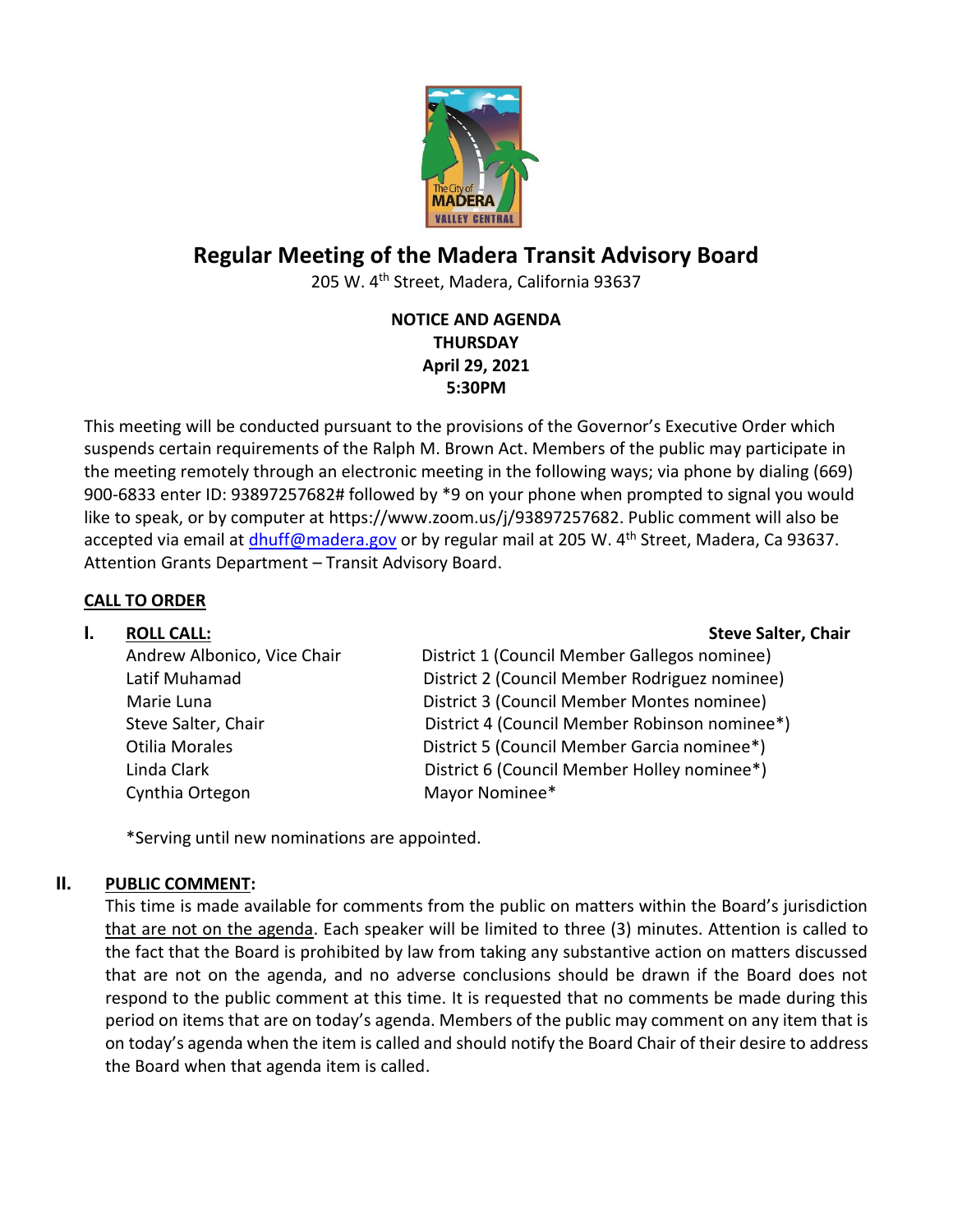#### **III. APPROVAL OF MINUTES:**

- A. Minutes of October 29, 2020 Steve Salter School Steve Salter
- B. Minutes of January 28, 2021 (Unavailable)

#### **IV. COMMUNICATIONS:**

- A. COVID-19 Updates IVette Iraheta
	- 1. Fixed Route and DAR Fee's remain waived
	- 2. Transit passenger maximum remains active 32ft: 10 Passengers / 26ft: 6 Passengers
	- 3. Driver Safety Shields Installed on all vehicles (\$24,000)
	- 4. Weekly Sanitation Service provided by Eagle Shield beginning September 2020 (\$570 @ full operation)
	- 5. Daily Sanitation
	- 6. Onboard Sanitizer Stations In process of completion (\$170 ea.)

# **V. DISCUSSION ITEMS:**

- A. Transit Operations Data, Ridership Overview, Service Changes David Huff
	- 1. Fixed Route and DAR Operations
	- 2. Route 3 Operations
	- 3. Ridership Overview
	- 4. Service Changes

# B. Update on Transit Public Outreach & Marketing Plan David Huff

- 1. Facebook
- 2. Madera Metro Webpage Revisions
- 3. Bus Wraps
- 4. Madera Metro Brochures
- 5. Regular updates on Madera Moments (Utility Newsletter)
- 6. Upcoming: Grants Department Quarterly Newsletter
- C. Update on Other Transit Projects Ivette Iraheta
- - 1. Madera Transit Center Fiber Optic Installment Date TBD
	- *2.* Safety Plan –– Awaiting Safety Audit from Caltrans
	- 3. Farebox modernization Currently developing Request for Proposal (RFP)
	- 4. New bus stop signage
		- Final Phase
	- 5. Madera Metro Quadrant/ID System
	- 6. Consultant procurement (Walmart Stop, etc.)
		- Released within the quarter (April June 2021)
	- 7. Madera Transit Plan Underway
		- Introduction of WSP (Project Manager and Team)
	- 8. Bus stop solar lights Begin studies Spring 21'
- D. Newly Requested Transit Funds Iversity Controller and International Ivette Iraheta
	-

1. LCTOP – FY20/21